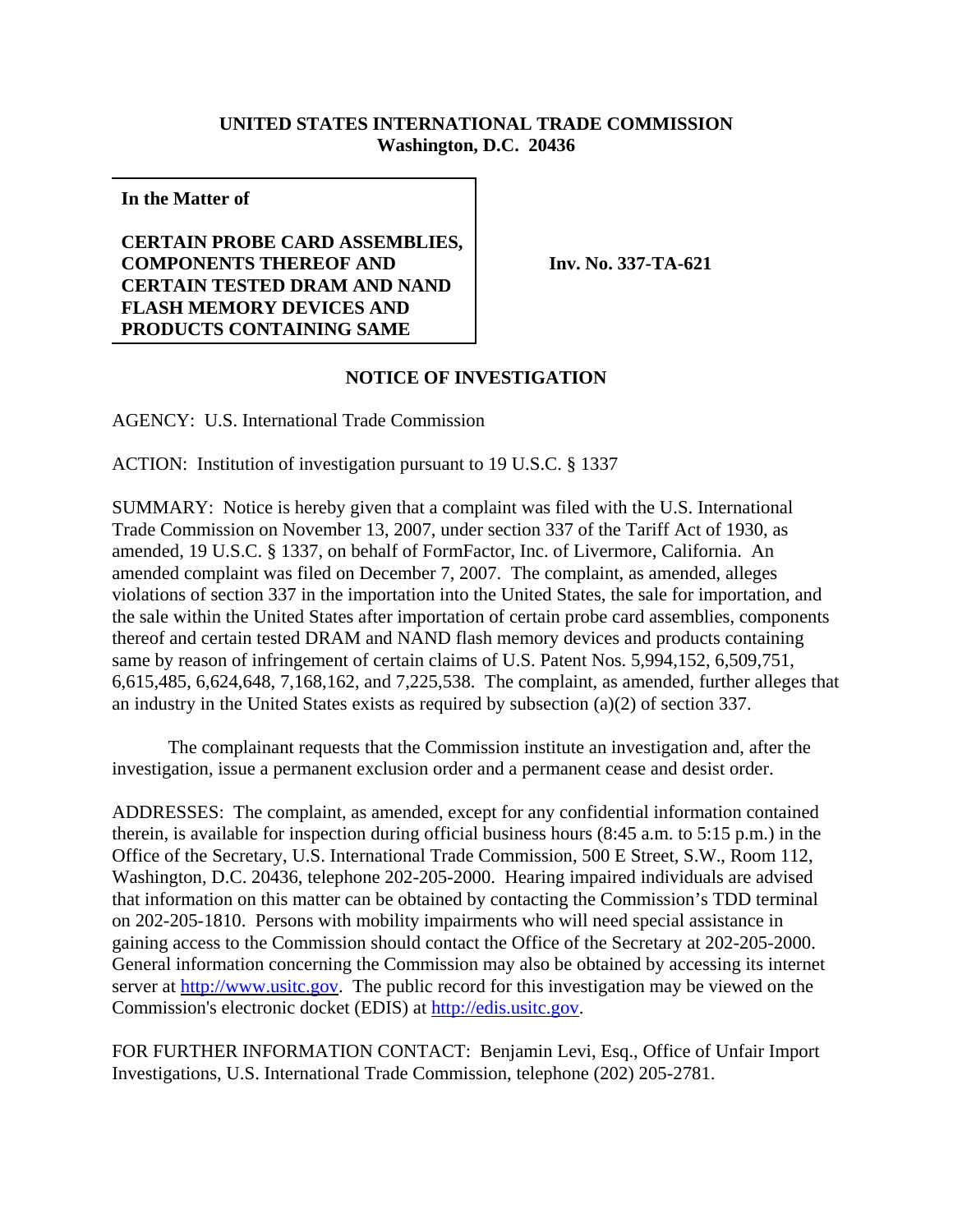AUTHORITY: The authority for institution of this investigation is contained in section 337 of the Tariff Act of 1930, as amended, and in section 210.10 of the Commission's Rules of Practice and Procedure, 19 C.F.R. § 210.10 (2007).

SCOPE OF INVESTIGATION: Having considered the complaint, as amended, the U.S. International Trade Commission, on December 13, 2007, ORDERED THAT –

(1) Pursuant to subsection (b) of section 337 of the Tariff Act of 1930, as amended, an investigation be instituted to determine whether there is a violation of subsection  $(a)(1)(B)$  of section 337 in the importation into the United States, the sale for importation, or the sale within the United States after importation of certain probe card assemblies, components thereof, or certain tested DRAM or NAND flash memory devices or products containing same by reason of infringement of one or more of claims 1, 2, 4, 7-12, 15, 21-23, 27-30, 33-35, 51-54, and 59 of U.S. Patent No. 5,994,152; claims 1-3, 5-7, 12, 13, 24, and 25 of U.S. Patent No. 6,509,751; claims 1-11, 18, 19, 23-25, 29, 32, 33, 36-38, and 41 of U.S. Patent No. 6,615,485; claims 1-15, 18-22, 34, and 36 of U.S. Patent No. 6,624,648; claims 1-4, 13, and 14 of U.S. Patent No. 7,168,162; and claims 1-9, 13-22, 27-33, 37-41, 44, 45, and 47-49 of U.S. Patent No. 7,225,538, and whether an industry in the United States exists as required by subsection (a)(2) of section 337;

(2) For the purpose of the investigation so instituted, the following are hereby named as parties upon which this notice of investigation shall be served:

(a) The complainant is  $-$ 

FormFactor, Inc. 7005 SouthFront Street Livermore, California 94551

(b) The respondents are the following entities alleged to be in violation of section 337, and are the parties upon which the complaint is to be served:

> Micronics Japan Co., Ltd. 2-6-8 Kichijoiji Hon-cho Musashino-shi, Tokyo 180-8508 Japan

MJC Electronics Corp. 2621 Ridgepoint Drive Suite 110 Austin, Texas 78754